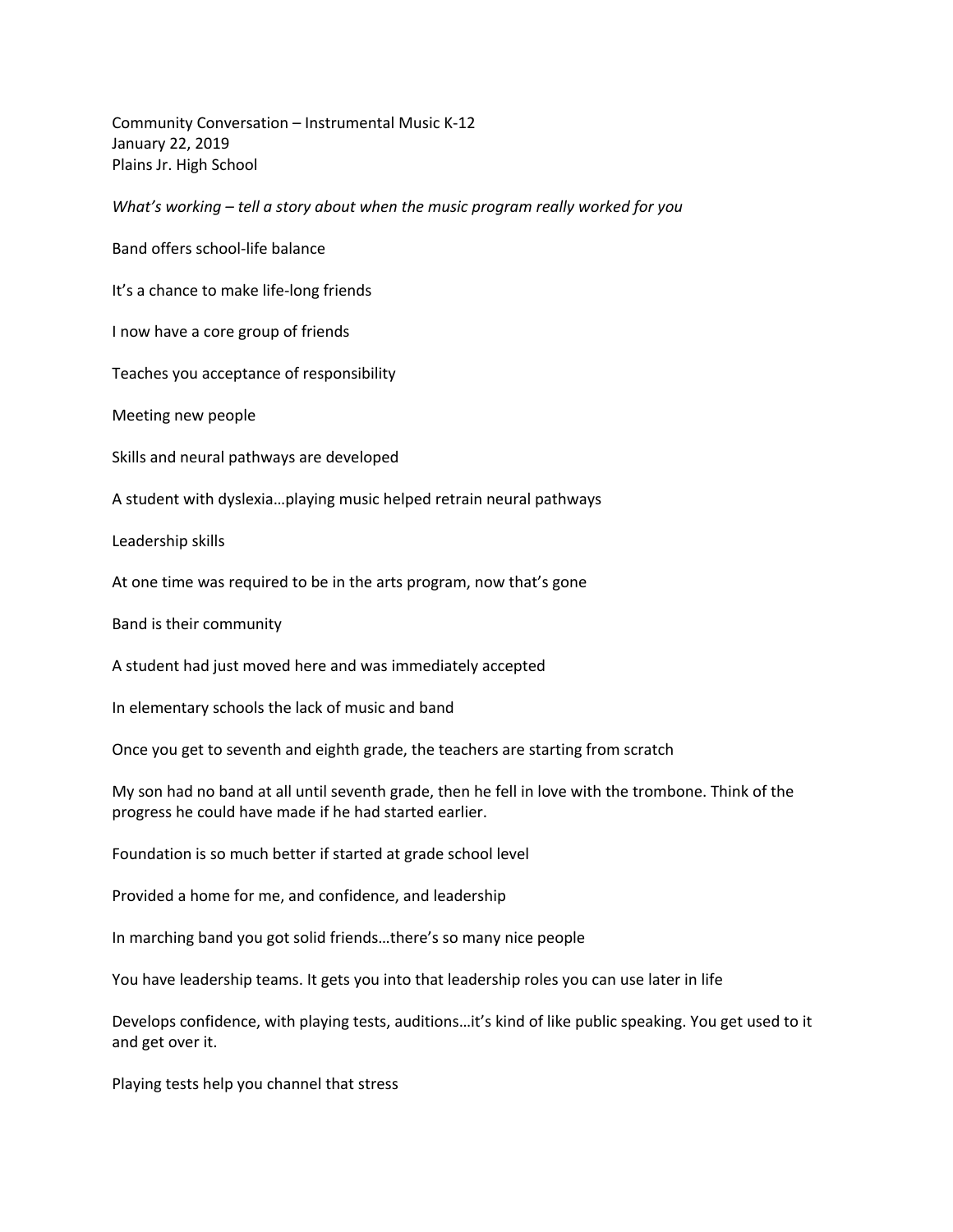Time management – managing band, family, social life

Building soft skills like time management, collaboration

Band being a place to belong

Even if coming from a different school knew band was a place to fit in

Passion for music sparked by being in a band

Inclusivity, even kids with disabilities, a place to come together and make great music

Joined as a sophomore. Some of the experiences have been absolutely surreal. Seeing the sign "Grand National Champions." Hearing that reverberation of the sound was most amazing. Want that experience extended to more and more people.

Band lets us take ownership of something, especially at a young age. No one can really practice for you. Gives you a sense of independence nothing else can.

In sixth grade I wanted to try band, but wasn't able to do it because my mom babysits after school, and couldn't pick me up.

## *What requests you would make of the school district leaders?*

To have band in elementary during school day

This year seventh-grade does not have to take performing arts. Would like to see junior high pushed back to a seven-period day, to require performing arts at the junior high level.

Had to deal with Beacon for trainers. Marching band students are athletes. They should have same opportunity.

When kids go to junior high they have never been graded in music. That's vital to tell band teachers what they know. The kids are blindsided. "I get graded in band?" Can they keep a steady beat? Can they match pitch? You have to see them 36 times to grade the. I only see them 30 times.

More exposure, from K to 12, more exposure to music. Listening, playing, whatever.

More bells at the high school. Many of us can't do what we want at high school. You have to take all curricular stuff, so there's no time for extra-curricular stuff.

Fostering a good sense of music education at younger ages, especially in regard to instruments. Keyboard labs in elementary schools. Access to digital music. The best musician in the world and a twoyear-old can play middle C and sound the same. So much can come out of digital music labs.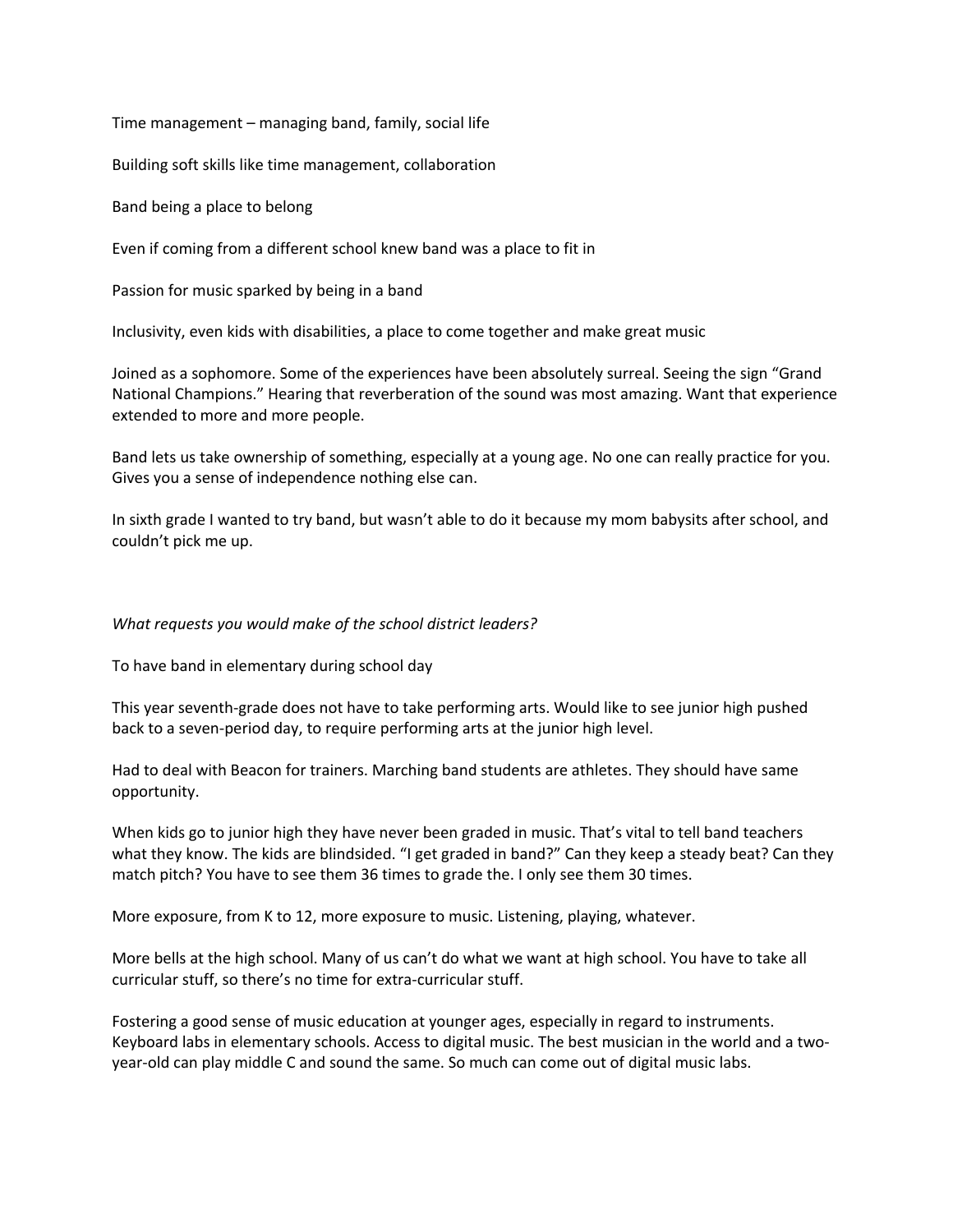Talking about the importance of singing, how it can unlock the musical mind. It not only teaches voice but it teaches how to listen. The listening side is huge. It leads to a well-rounded person in so many fields.

We need to attract quality teachers to the district. The way to do that is to have quality programs in district.

When I was in junior high our band director specialized in one family of instruments. With me being a percussionist, the only way to grow was to get private lessons. But not everyone can afford that or make the schedule work. We need more faculty for specialized instruction.

I'd like to see Mr. Carr and Mr. Tanis at the table when we're talking about schedule and facility changes.

Would like to see arts in the strategic plan.

With the staffing in grades seven to 12, I don't know how we do what we do...two bands to Grand Nationals. We have to treat it as a program, not a bunch of classes. We went from Steam to Steam squared, that was medical. What about steam cubed?

Summer school, online. It could add more opportunities, but at a cost.

An AP music class.

I would love to see strings also. Lakota doesn't have any strings at all offered. It's a huge disservice to students.

Lakota's 7-12 programs are premier programs. The directors do great jobs. But they only can do what they can do. We just need more staffing, to do even more.

In symphonic winds we lost 80 minutes per week with the new schedule. It's kind of frustrating. The new schedule doesn't really add time. No one understands why the schedule was changed in the first place. They should revert the schedule back to what it was.

Have more staffing at elementary school.

Fifth- and sixth-grade band during school, and a seven-period day at high school.

I'm a single mom. How do you get your kids there?

Expanding the instruments, including orchestra.

Absolutely need more directors and more teachers

Our student to teacher ratio is atrocious, even compared to Cincinnati.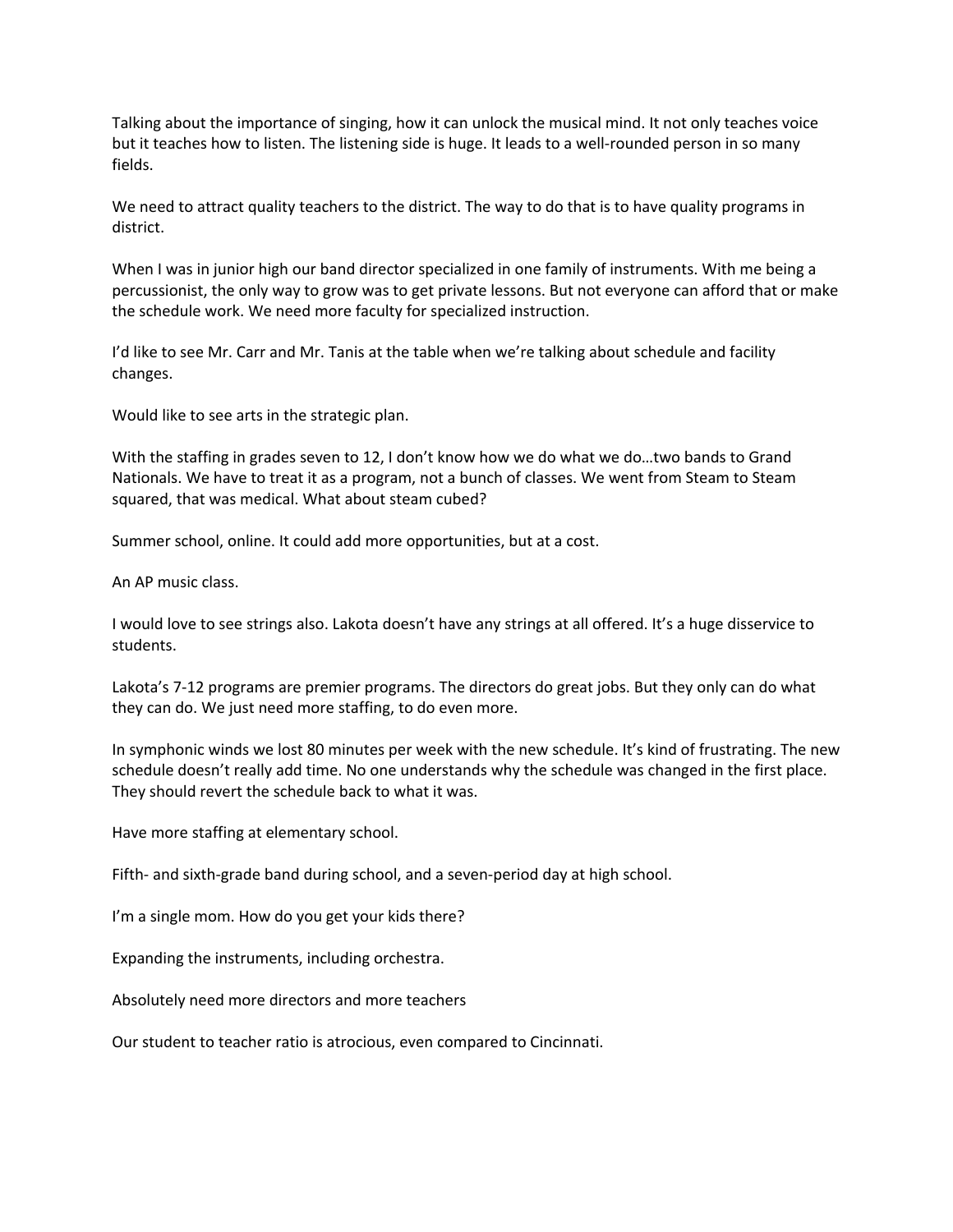Colorguard, Winterguard, varsity sports, had to turn away 20 to 30 girls because we don't have practice space. The space we're given is tiny. We get complaints…why we are there? Have to truck the equipment there twice a week.

Bring back the recorder for fifth and sixth grade. Make it every day.

Choir, art, make the classes mandatory.

36 percent are involved at an early age. If you don't bring back opportunities at early ages, you'll be behind other districts. My son started in fourth grade, and has gone on to do some wonderful things. We need some sort of arts program at early age.

It all comes back to exposure. I'm not saying every kid has to take everything. But allowing them try in early elementary, that's where you spark the early interest. That's why you're seeing only 36 percent. That's so sad. It's starting to trickle back now, but that's why we see 36 percent.

If we could say yes, you do have to take some arts, some music classes, that's exposure.

You could have high school groups, a swing choir, coming to play concerts in the lower grades.

They should be graded as elementary kids – absolutely. There's such a disparity in the es music programs.

My child came home and said we watched a movie about kids playing music.

A standardized, elementary music curriculum, where they receive a grade.

I'm one of six kids in my family. When you start earlier, you'll have more fun with more opportunities. I got a boost of friends when I got into band.

Maybe start doing clubs instead, have their meetings on evenings and weekends.

It's very expensive for instruments. It's really hard paying those monthly bills. A used instrument can be \$50 a month to rent. It's so much money.

The six-period day has really restricted the opportunity to take all the classes I want. It would be awesome if we didn't have to decide between what music classes to take because there's not enough bells.

How to have more choirs, and strings.

More band teachers in elementary school. Some don't have any, so students are bussed to another school so they have 18 for a class.

As an elementary teacher I see students one time every six days. I drive from one building to another every single day. I barely have time to choke down food. It's not fair to the kids.